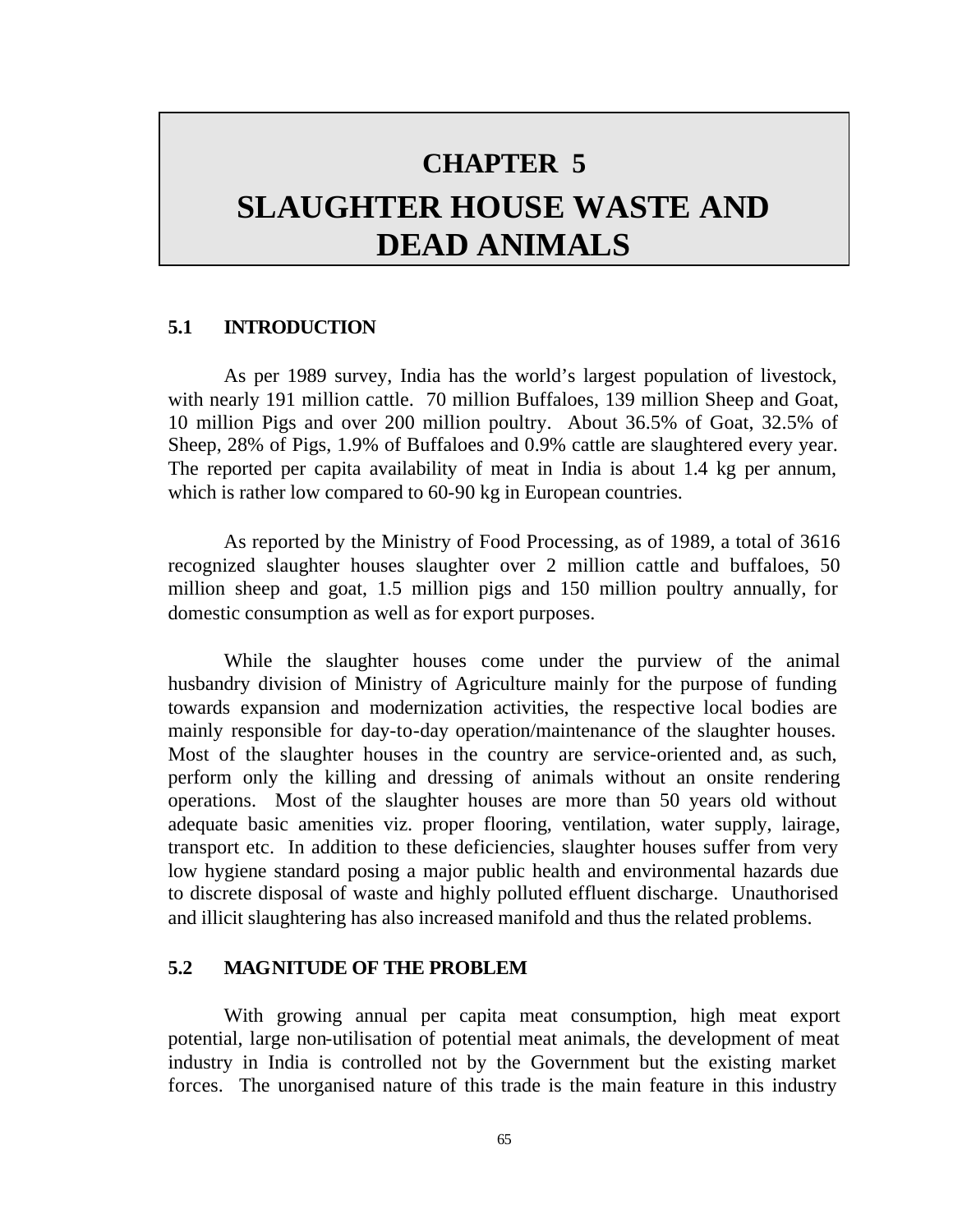that has not been able to use state of the art of technology available in global meat market. This sector is facing many problems and constraints while going for modernisation as under-mentioned:

- Subjects of slaughtering of animals and related activities are governed as State subjects under the provisions of Article 48 of the Constitution of India.
- There are religious and political controversies over the large animal slaughter particularly bullocks.
- A vociferous pressure group emerging out of religious feelings does hinder the modernisation of slaughter houses.
- The Government's policies do not permit slaughtering of younger animals. Therefore, illegal slaughtering of calves is done in every city.
- Moreover the introduction of humane slaughter methods have proved unsuccessful due to certain religion constraints, whereas existence of powerful religious concern over cruelty to animals can not be ignored.
- Due to Government control, religious beliefs and some of the constraints as explained above the ante-mortem and post-mortem inspections cannot be done at inadequately equipped slaughter houses and also it leads to illegal slaughtering of animals at a very high level.
- Animals are often available for slaughter only when they are useless for any other purpose.
- Lack of care during the transportation results into cruelty to animals, weight loss and high mortality.
- Many of the animals are of poor breeds for meat production and suffer from malnutrition, endemic diseases and widespread parasitic infestation.
- The meat industry is considered as unclean, unsocial and low caste occupation.
- Comparatively small number of rich butchers who exploit the local labour force presently dominates the entire meat industry.
- The long chain of middlemen results in high mark of prices between the farmers' gate and the terminal market.

Because of the reasons stated above and the fact that most of the slaughter houses in the country are more than 75 years old and also there is a noticeable increase in illegal activities of slaughtering animals, the meat industry does not meet the standards for discharge of effluents as laid down and notified under the Environment (Protection) Act, 1986.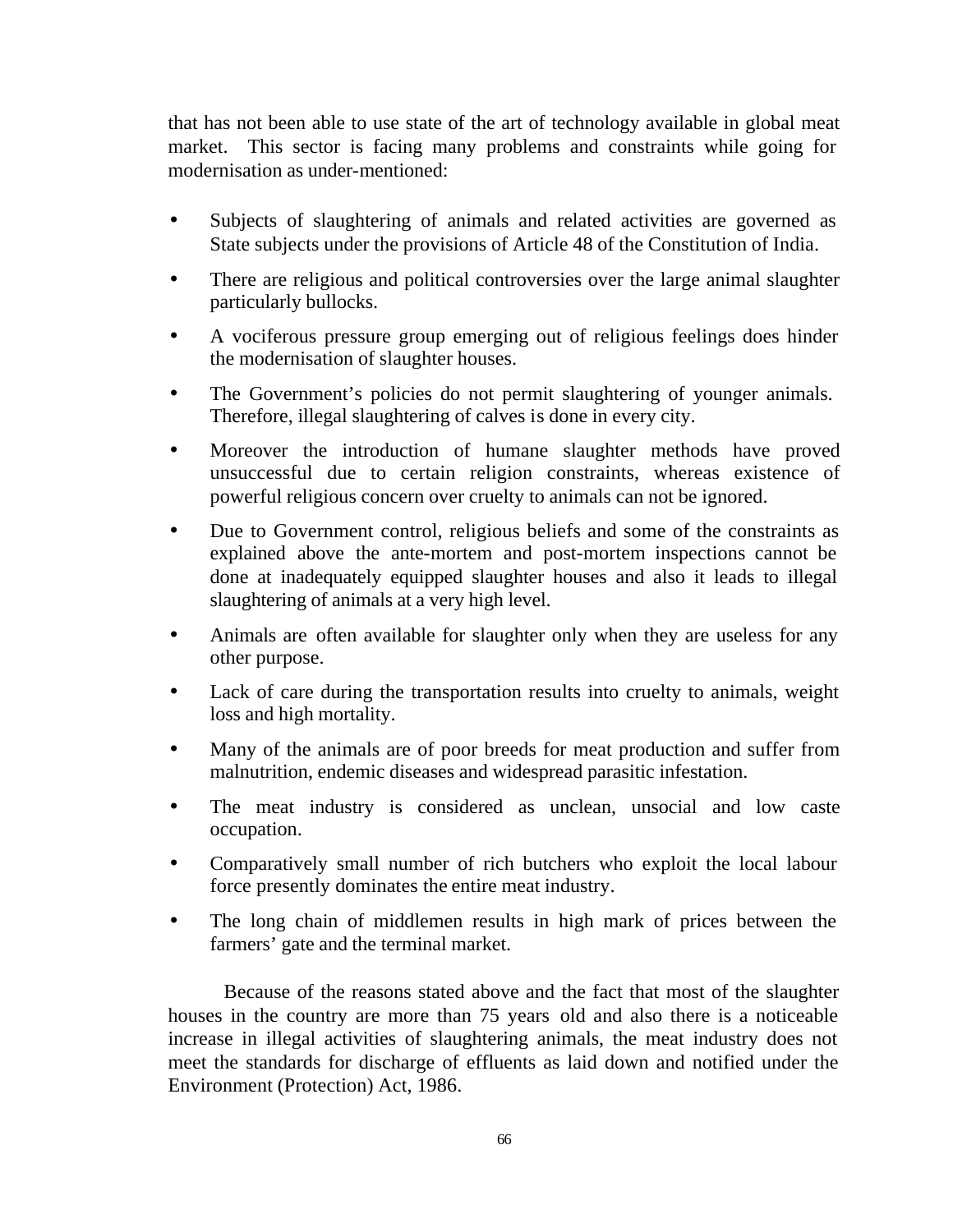Eating habit of non-vegetarian population is generally controlled by the prevailing market price of meat. It has been observed that meat from large animals is sold at one third of the price of mutton from sheep/goat or chicken and fish. The availability of large animals, i.e. bullocks and buffaloes has also increased over the years due to better breeding practices adopted in animal husbandry programmes, better veterinary care of animals and ever growing mechanisation of agriculture. Since the requirement of bullocks for farming purposes has decreased over the years, the dairy farmers sell the male calves at a younger age. The calf leather also fetches a good price for the butcher. The facilities available at meat markets are not good enough to keep the meat fresh for longer time. The butchers are not ready to bear the transportation costs for transporting meat from the slaughter houses to the shops. Hence, most of the butchers prefer to slaughter animals next to their shops. This particular scenario of illegal slaughtering at the door-step of the shops poses a great hazard to the local governments not only from public health point of view but also for the disposal of wastes in a scientific manner.

The wastes from slaughter houses and packaging houses are similar chemically to domestic sewage, but are considerably more concentrated. They are almost wholly organic, chiefly having dissolved and suspended material. The principal deleterious effect of these wastes on streams and water courses is their deoxygenation. The type of waste produced by the separate operations are shown as under:

| <b>Source</b>    | <b>Waste</b>                 |
|------------------|------------------------------|
| Stockyard        | manure                       |
| Killing floor    | blood                        |
| Dehairing        | hair and dirt                |
| Insides removal  | paunch manure and liquor     |
| Rendering        | stick liquor or press liquor |
| Carcass dressing | flesh, grease, blood, manure |
| By-products      | grease, offal                |

The typical characteristics of the effluent coming out from the slaughter house are as follows:

| <b>Parameters</b> | <b>Characteristic</b>  |
|-------------------|------------------------|
| Quantity          | 2000 cum/day           |
| Total solids      | 4000 to 5000 mg/1      |
| <b>BOD</b>        | $4000 \,\mathrm{mg}/1$ |
| <b>COD</b>        | $8000 \,\mathrm{mg}/1$ |
| pH                | $6 \text{ to } 7$      |
|                   |                        |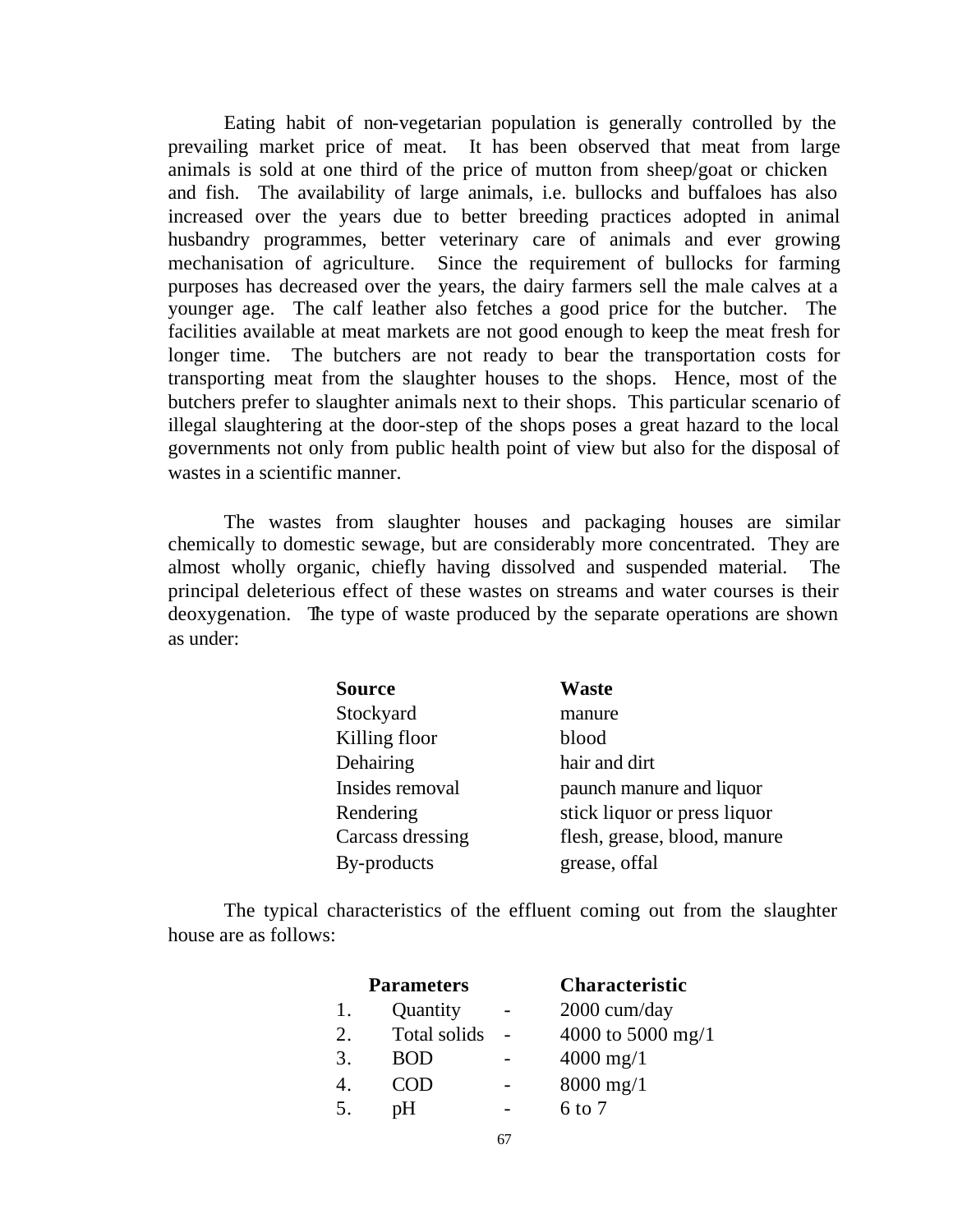# **5.3 CLASSIFICATION**

At present there are no official norms for classification of slaughter houses. However, depending upon the type of animals slaughtered, the slaughter houses are classified into:

- Large animal (i.e. cattle, buffalo etc.) slaughter house
- Goat and sheep slaughter house
- Pig slaughter house
- Poultry slaughter house

In order to assess the variations in pollution load with respect to number of animals slaughtered, Bovines and Goat & Sheep slaughter houses are further classified into following categories:

| $\bullet$ | Large Scale        | $\overline{\phantom{a}}$ | More than 200 large animals <i>i.e.</i> Bovines per day<br>or more than 1000 goat and sheep per day. |
|-----------|--------------------|--------------------------|------------------------------------------------------------------------------------------------------|
| $\bullet$ | Medium Scale       | $\overline{\phantom{a}}$ | More than 50 and upto 200 large animals or more<br>than 300 upto 1000 goat and sheep/day.            |
| $\bullet$ | <b>Small Scale</b> | -                        | Less than 50 Bovines and 300 goat and sheep per<br>day.                                              |

Large scale slaughter houses are located mainly in big cities, medium slaughter houses in district/towns while the small scale slaughter houses are scattered all over the country.

# **5.4 OPERATIONS DURING SLAUGHTERING OF ANIMALS**

# **5.4.1 Present Scenario**

# *5.4.1.1 Slaughtering*

In India mostly slaughtering of animals is done either by way of *halal or jhatka* method. Halal is the method preferred by Muslims and jhatka by the Hindus/Christians/Sikhs, etc. To slaughter the animals in a humane way stunning of the animals is prescribed, but in most of the cases stunning before slaughtering has yet not been adopted due to certain religious feelings.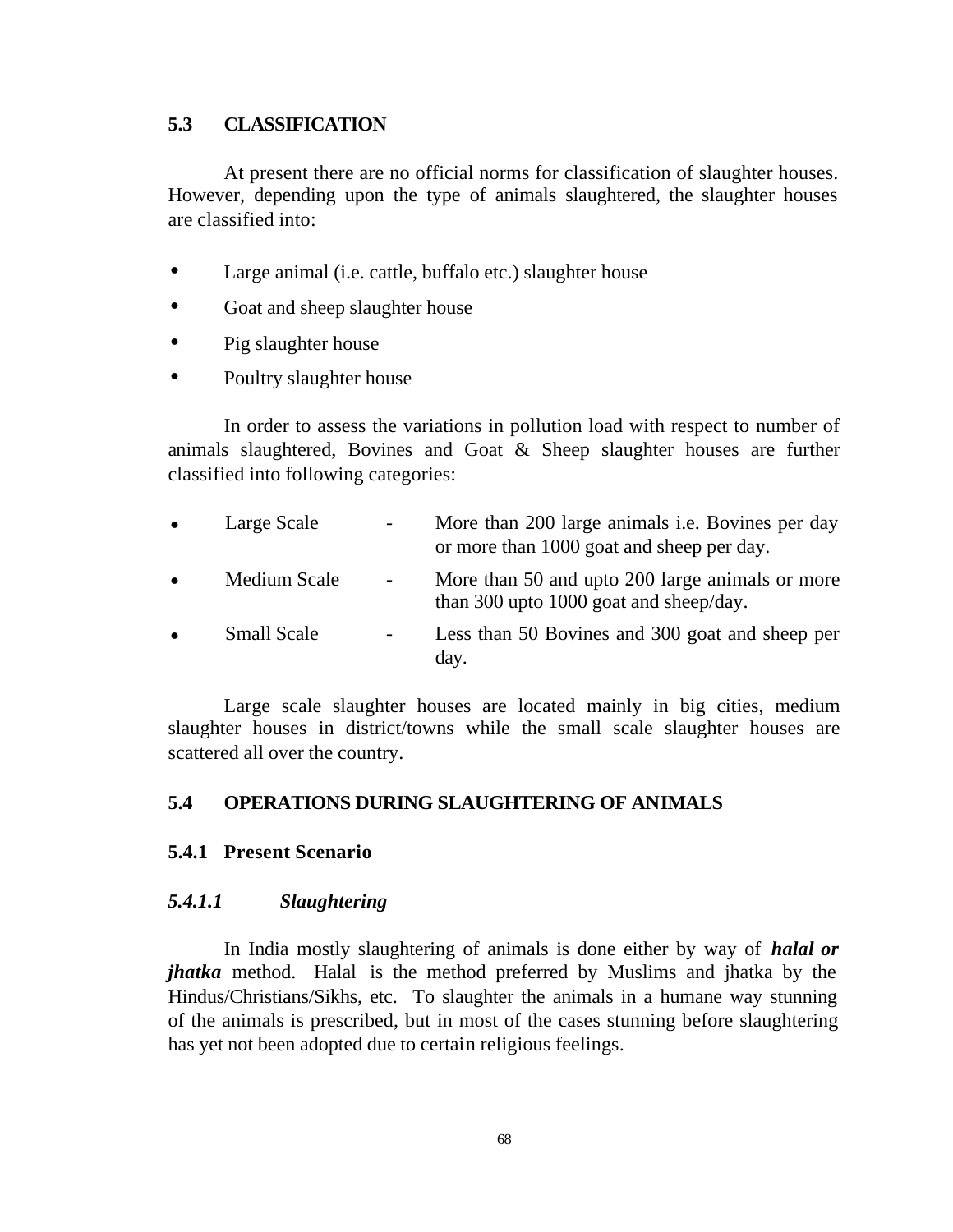## *5.4.1.2 Bleeding*

In both the above methods of slaughtering, blood collection is not done immediately on slaughtering and most of the blood goes down into municipal drains causing pollution. Blood of the animals, which can be collected for making use in pharmaceutical industry, is thus by and large lost. Due to inadequate facilities at the slaughter houses and scattered illegal slaughtering of animals, a very few slaughter housed collect blood.

## *5.4.1.3 Dressing*

Due to lack of means and tools, dehiding of the carcasses is done on the floor itself, which causes contamination of the meat. The hides and skins are spread on the floor of the slaughtering area. Similarly legs, bones, hooves etc. are not removed immediately from the slaughtering area.

## *5.4.1.4 Evisceration*

This particular process during slaughtering generates maximum amount of waste. The butchers who carry out illegal slaughtering of animals generally throw visceral material at the community bins and wash the small intestines at their shops itself and thus create pollution problem.

# **5.5 MEASURES PROPOSED TO IMPROVE THE SLAUGHTER HOUSE WASTE MANAGEMENT**

#### **5.5.1 Liquid Waste/Effluent**

During the above mentioned operations the waste generated is of liquid and solid nature. The liquid waste should be washed away by safe potable and constant supply of fresh water at adequate pressure throughout the premises of slaughtering. The waste water from slaughter house is heavy in pollution and, therefore, it should not be allowed to mix with the municipal drain system without pre-treatment meeting sewage standards as per the Bureau of Indian Standards(BIS). The waste water treatment system should essentially comprise of:

- (i) self cleaning type screening or two stage screening (Bar type);
- (ii) anaerobic treatment;
- (iii) aerobic treatment; and
- (iv) filter press for dewatering of the sludge.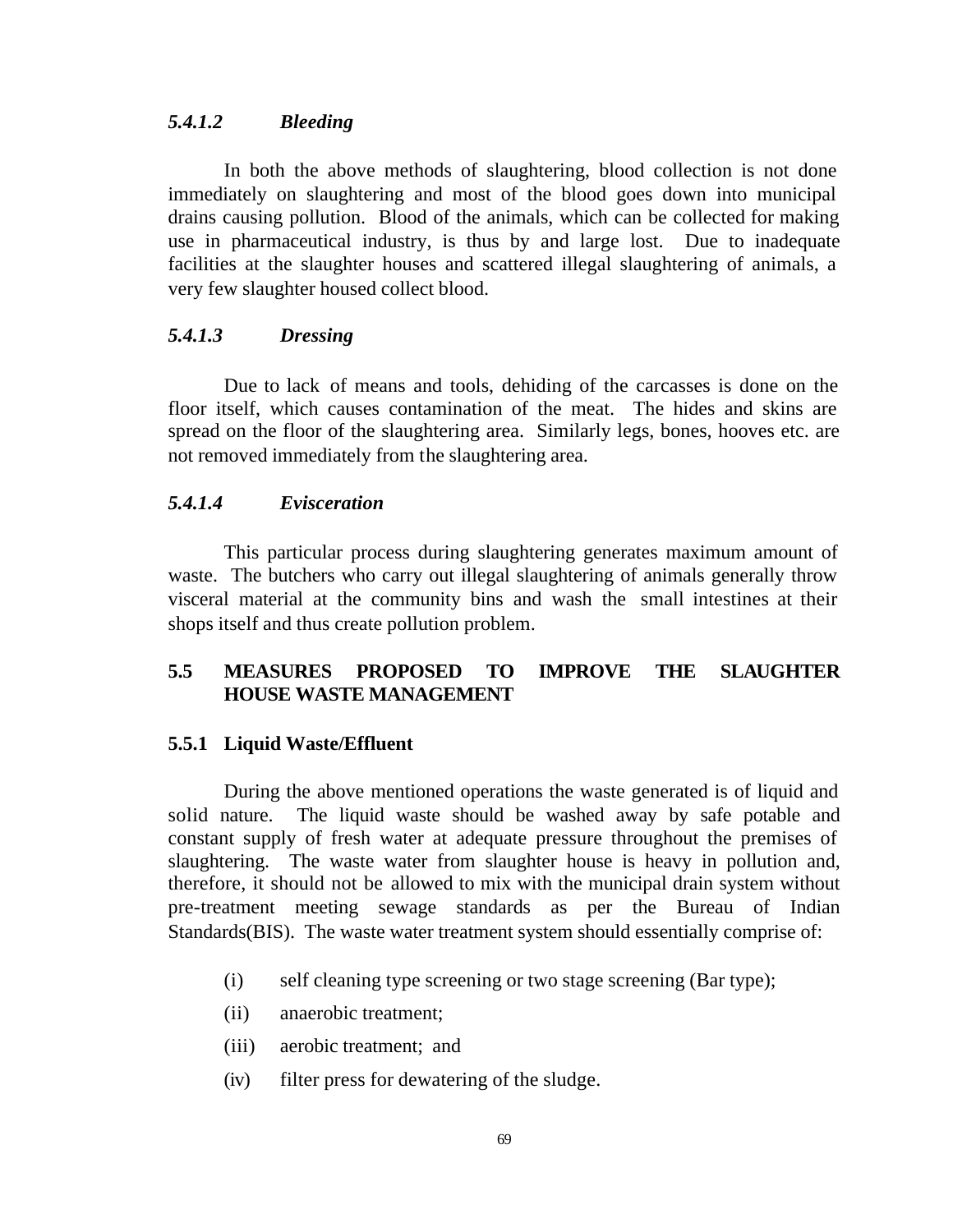For the treatment of liquid waste/effluent from slaughter houses, the guidelines contained in the Manual on Sewerage & Sewage Treatment published by the Ministry of Urban Development, 1993 may be followed. The standards prescribed in the Environment Protection Act, 1986, as per *Annexure-5.1,* must be adhered by each slaughter house.

## **5.5.2 Collection of Blood**

The blood available from the slaughter houses should be collected and made use of in pharmaceutical industry. Bleeding areas should be clearly identified in the slaughter houses and blood drains should be and collection should be done immediately so that its full potential could be utilized.

## **5.5.3 Improved Method of Dressing**

At each slaughter house adequate tools should be provided for dehiding of the animals, hides and skins should be immediately transported out of the slaughtering area in a closed wheel-barrow or similar other devices. In no case the hides and skins should be spread on the floor of the slaughtering area for inspection. Legs, bones, hooves etc. should also be removed immediately from the slaughtering area through a spring load floor chute or closed wheel-barrow.

#### **5.5.4 Evisceration**

At slaughter houses adequate compartments for immediate separation and disposal of condemned material must be provided. The authority must take care that intestines are not punctured during evisceration to avoid contamination of carcasses.

#### **5.5.5 Safe Disposal of Waste Products**

Slaughtering of animals generates wastes consisting of non edible offal (like lungs, large intestines, various glands, animal tissues, organs, various body parts, etc.) stomach/intestinal contents, dung, sludge from waste water treatment, bones, etc. All these types of wastes are required to be disposed by adopting methods like rendering/controlled incineration/burial/composting/anaerobic digestion etc. The estimated waste generated in a slaughter house is stated as under-mentioned: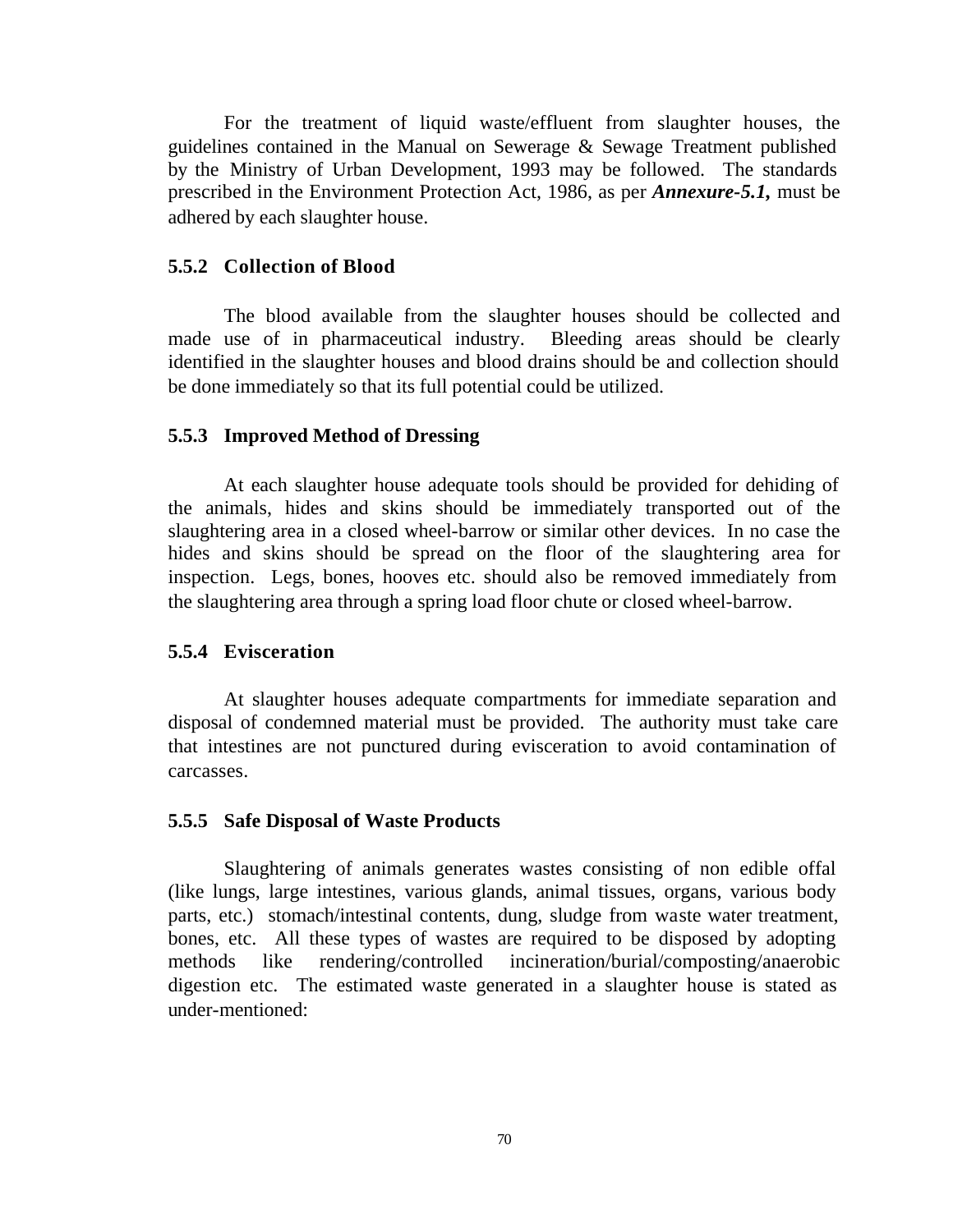| Sl.No. | <b>Type of slaughter</b> | <b>Capacity Annual</b>      | <b>Daily Waste</b> |
|--------|--------------------------|-----------------------------|--------------------|
|        | house                    |                             | <b>Generated</b>   |
| 1.     | Large                    | Large animals $>40,000$     | 6-7 Tonnes/day     |
|        |                          | Small animals>6,00,000      |                    |
| 2.     | Medium                   | Large animals               | 2-6 Tonnes/day     |
|        |                          | $= 10,001 - 40,000$         |                    |
|        |                          | Small animals               |                    |
|        |                          | $= 1,00,001-6,00,000$       |                    |
| 3.     | Small                    | Large animals upto 10,000   | $0.5-1$ Tonne/day  |
|        |                          | Small animals upto 1,00,000 |                    |

#### **5.5.6 Odours Control**

The tropical climate of our country enhances the process of degeneration of any tissue material remaining as a waste in the premises of the slaughter houses. Therefore, the slaughter house premises always give a particular stink. In order to avoid this stinking odour proper ventilation of slaughtering halls, washing of the floors with non-poisonous disinfectants and if need be use of aerobic deodorants must be provided at each slaughter house.

#### **5.5.7 Modernisation of Slaughter House**

The slaughter houses are normally controlled by local bodies, which should follow the standards prescribed, but due to non-existence of modernised slaughter houses, environmental pollution arising out of the slaughtering activities cannot be controlled. The local bodies must, therefore, take up modernisation of slaughter houses and achieve the pollution control norms.

### **5.5.8 Curbing Activities of Illegal Slaughtering of Animals**

The places where illegal slaughtering is taking place should be carefully identified and the illegal activity should be curbed by the local body with the help of local police to ensure that slaughtering takes place at the slaughter house only under hygienic conditions and meat eating population gets fresh and disease free meat. This will also prevent clogging of drains due to illegal dumping of animal waste into the drains.

Till the activity of illegal slaughtering is not brought under control, the waste generated out of this illicit practice needs to be managed by the urban local bodies by putting community bins for collection of this waste so that the waste does not get mixed up with the domestic waste and can be disposed of separately.